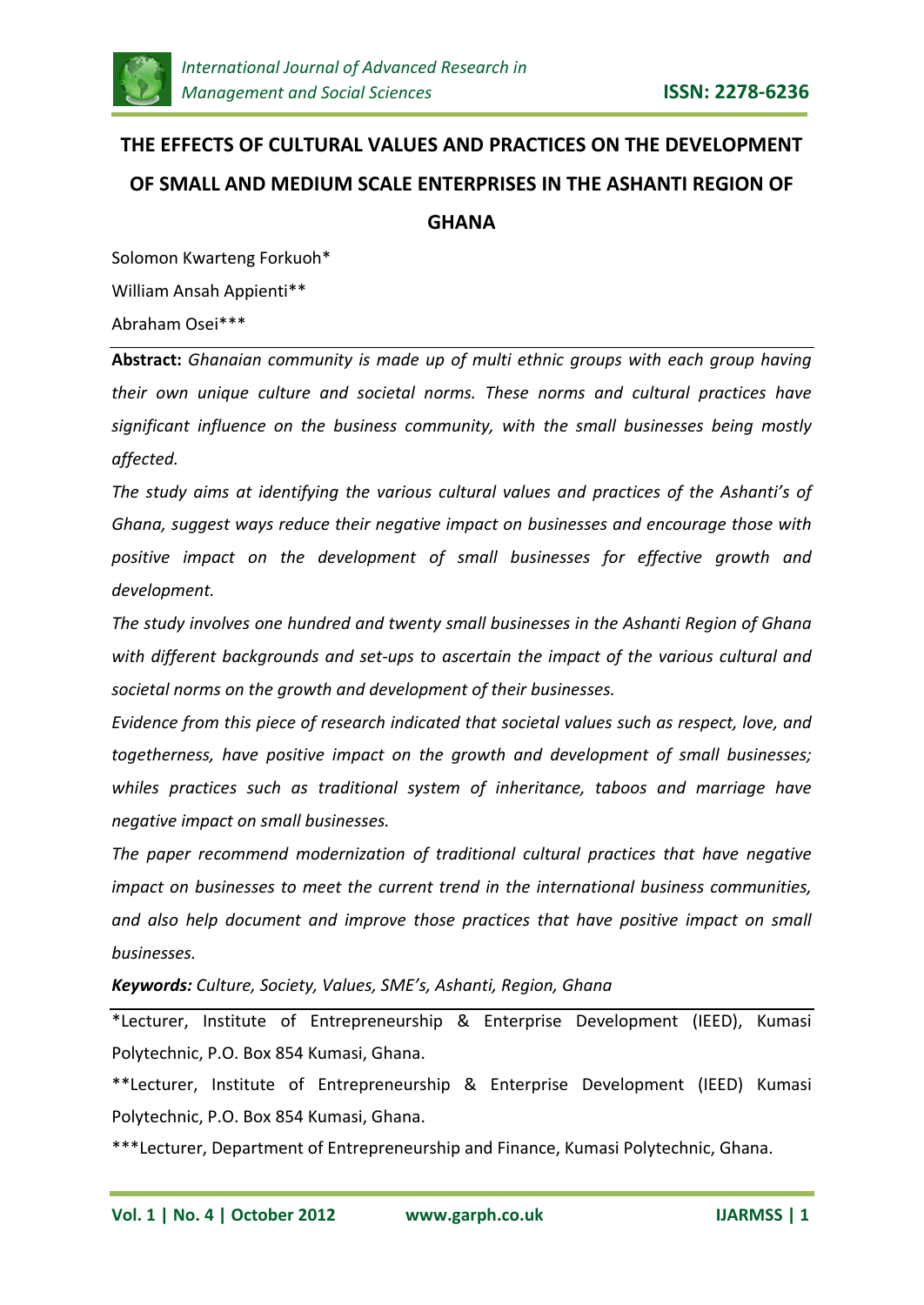

# **INTRODUCTION**

Small and Medium Scale Enterprises in Ghana play a very important role in creating employment, generating innovative technology, improving quality of life and entrepreneurship.

The elements of socio-culture such as religion, beliefs, succession, conflicts, ethnicity, respect, etc affects all dimensions in decisions to run business, therefore the need to critically assess the relationship between socio-culture, growth and development of Small and Medium Scale Enterprises becomes paramount.

Entrepreneurs who are the architects of most Small and Medium Scale Enterprises must possess high qualities such as integrating social systems, decent attitudes towards life for effective industrial patterns and economic growth and this cannot be attained outside socioculture which regulates the behavior of people.

The relationship between socio-culture and the development of Small and Medium Scale Enterprises exposes a lot challenges that have to be looked out for with empirical evidence hence the need for further research into the effects of socio-culture on the growth and development of Small and Medium Scale Enterprises

This research work covers the entire spectrum of socio-cultural practices and its impact on managing Small and Medium Scale Enterprises. The research covers the core socio-cultural values, and the need to impact the best once in the development of Small and Medium Scale Enterprises, while eschew the negative cultural practices that impedes the development of Small and Medium Scale Enterprises in the country.

The research was conducted in one hundred and twenty (120) Small and Medium Scale Enterprises in the Ashanti region, Ghana.

The research also seeks to investigate into other ingredients that affect Small and Medium Scale Enterprises development. The research collates data on the recommendations of business experts both academia and the successful entrepreneurs for decision-making. This research reaches the extent to make suggestion to sustaining Small and Medium Scale Enterprises development

# **RESEARCH OBJECTIVES**

1. To identify various socio-cultural values existing in Ashanti Region.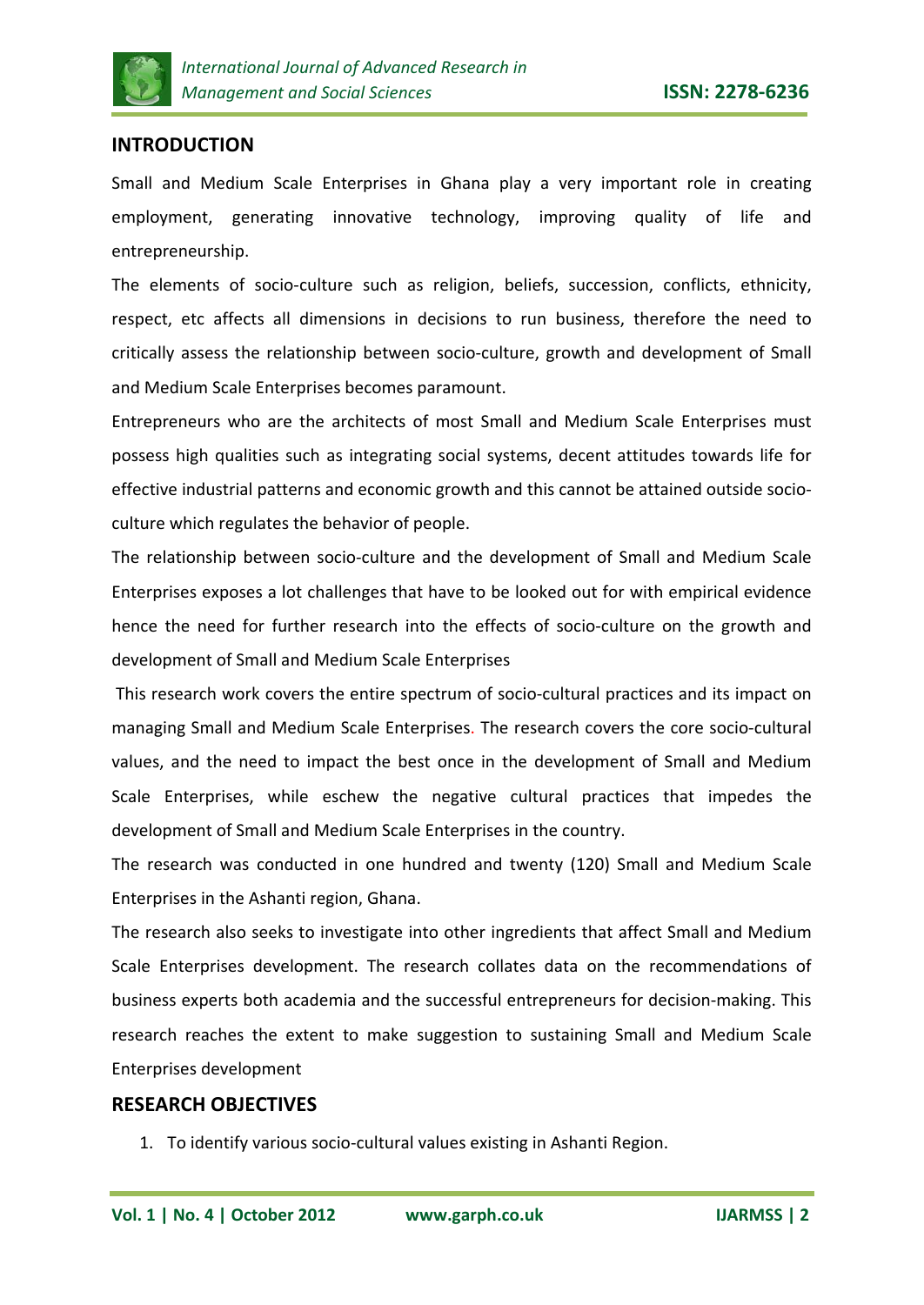

- 2. To examine the effects of socio-cultural values on the growth of Small and Medium Scale Enterprises in Ashanti region.
- 3. To recommend the best cultural practices for the development of SMEs in Ashanti Region of Ghana.

## **LITERATURE REVIEW**

## **The Ashanti Characteristics and Culture**

The Ashanti Region of Ghana is situated around the middle portion of the country. Kumasi is the capital city of the region about and is located about one 280 kilometres from the West Coast of Africa, called the Gulf of Guinea. Out of the ten regions of Ghana Ashanti is the region with the highest population. The Ashanti Kingdom has an interesting socio-economic lifestyle and ceremonies which everyone is expected to participate. The most popular ceremony is funeral celebrations which usually last for several days. Every member of the extended family no matter where he/she live travel home on a funeral occasion. All inhabitants in a village or town and the other towns in the neighborhood will also pay their last respects to a deceased. Expenditure on funeral is therefore always huge and could be a serious financial burden on a family. Having gathered family In each village or town are people of particular importance. The Chief with the elders maintains traditional customs and ceremonies and settle disputes. The traditional priest who is usually also a herbalist provide traditional medicine which can be partly paid for in local items such as a hen and /or eggs, cola nut alcoholic drinks etc. compared to Western medicine which requires cash payment.

Many of these cures are now being investigated by research institutes both in Ghana and elsewhere as alternative remedies for many ailments, including Malaria.

The extended family ties are very strong among the Ashanti. Poorer members of the entire family would usually seek financial assistance from their better off relatives for school fees, medical expenses and other family obligations.

They are usually generous, and the spirit of love and togetherness are always present. Visitors are always welcome, and they would not usually care about how much about how much it might cost them.

The Ashanti system of inheritance is matrilineal it is traced through the mother line.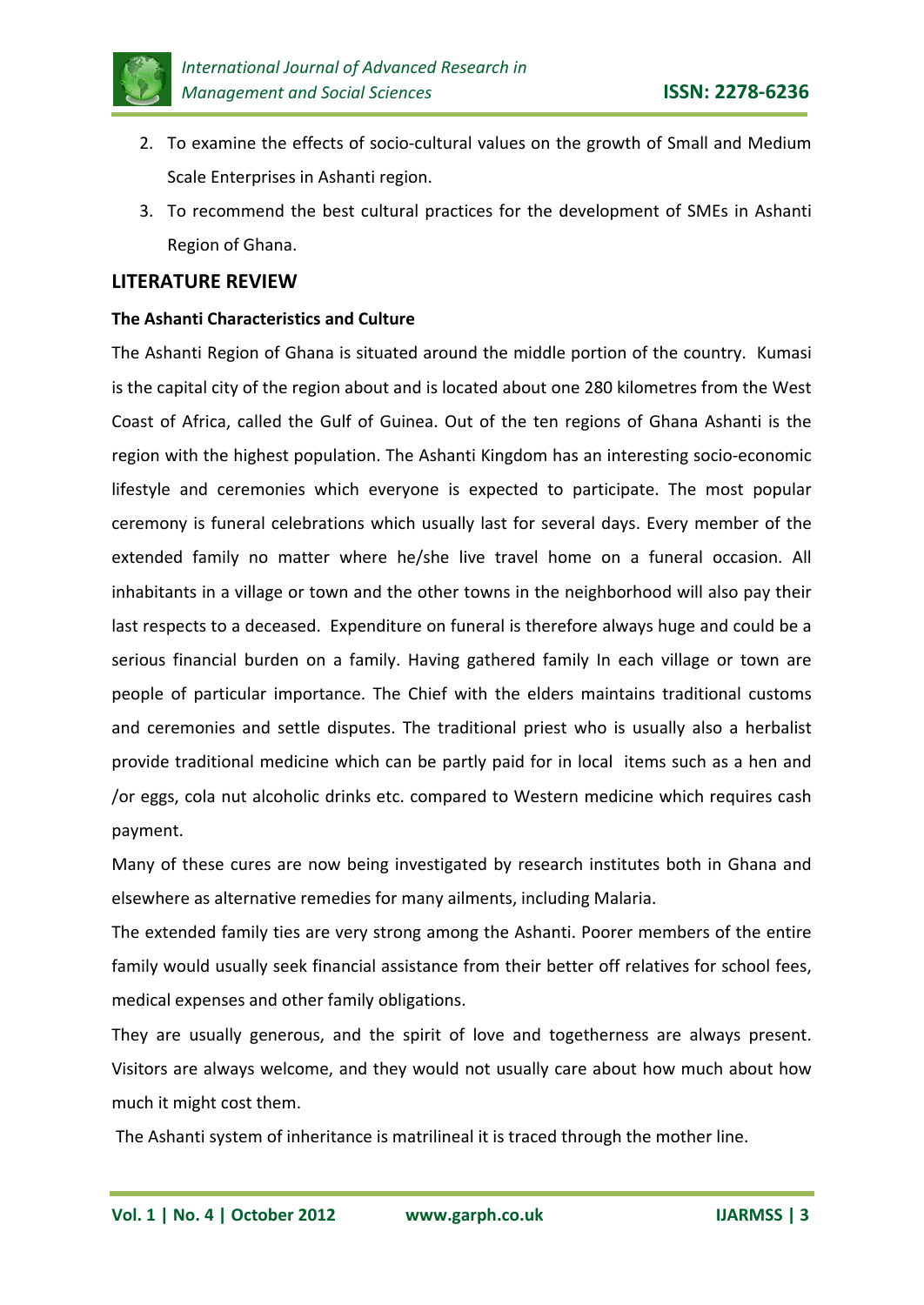

A man is strongly related to his mother's brother but weakly related to his father's brother. This apparent in the context of a polygamous society in which the mother/child bond is usually stronger than the father/child bond.

In inheritance, therefore a man's nephew or sister's son will have priority over his own sons. Uncle-nephew relationships therefore assume a dominant position.

The official language of the Asahntis is Twi. They are part of the Akan tribes in Ghana. The language is very rich in proverbs, the use of which is taken to be a sign of wisdom.

The Ashanti's believe in the Supreme Being (God) whom they called (Onyame) or (Onyankopon). They also believe in lesser gods called (abosum) by whom their priest may be possessed. They believe that God is so supreme that He cannot be worshipped directly. The lesser gods therefore act as intermediaries between them and the Supreme Being (Onyame).

They also believe in the existence of the spirits of the departed whom they called (ancestors). They revered the ancestors by pouring of libation and spreading of food on certain occasions.

Failure or success in life is usually attributed a curse or blessing respectively from the ancestors, gods and other spirits like witchcraft.

The Ashanti's have no doubt of the existence of the Kingdom of the Dead called(Asamando) so custom requires that great attention is paid to the proper conduct of burials and funeral celebrations.

## **Cultural Values**

Cultural values are the agreed-upon expectations and rules by which a culture guides the behavior of its members in any given situation. They vary widely across cultural groups. One of the difficulties in examining the cultural effects in relation to entrepreneurial activity is the lack of precise and commonly understood definition of culture McGrath (1992).

Anthropologist suggest that culture is related to the ways in which societies organize social behavior and knowledge, Krober and Parsons (1958). Cultural values are defined as the collective programming of the mind which distinguishes the members of human group from another and their respective responses to their environments Hofstede (1980).

Several studies have stressed the influence of cultural factors on entrepreneurship and small and medium scale enterprises from different perspectives Hayton (2002).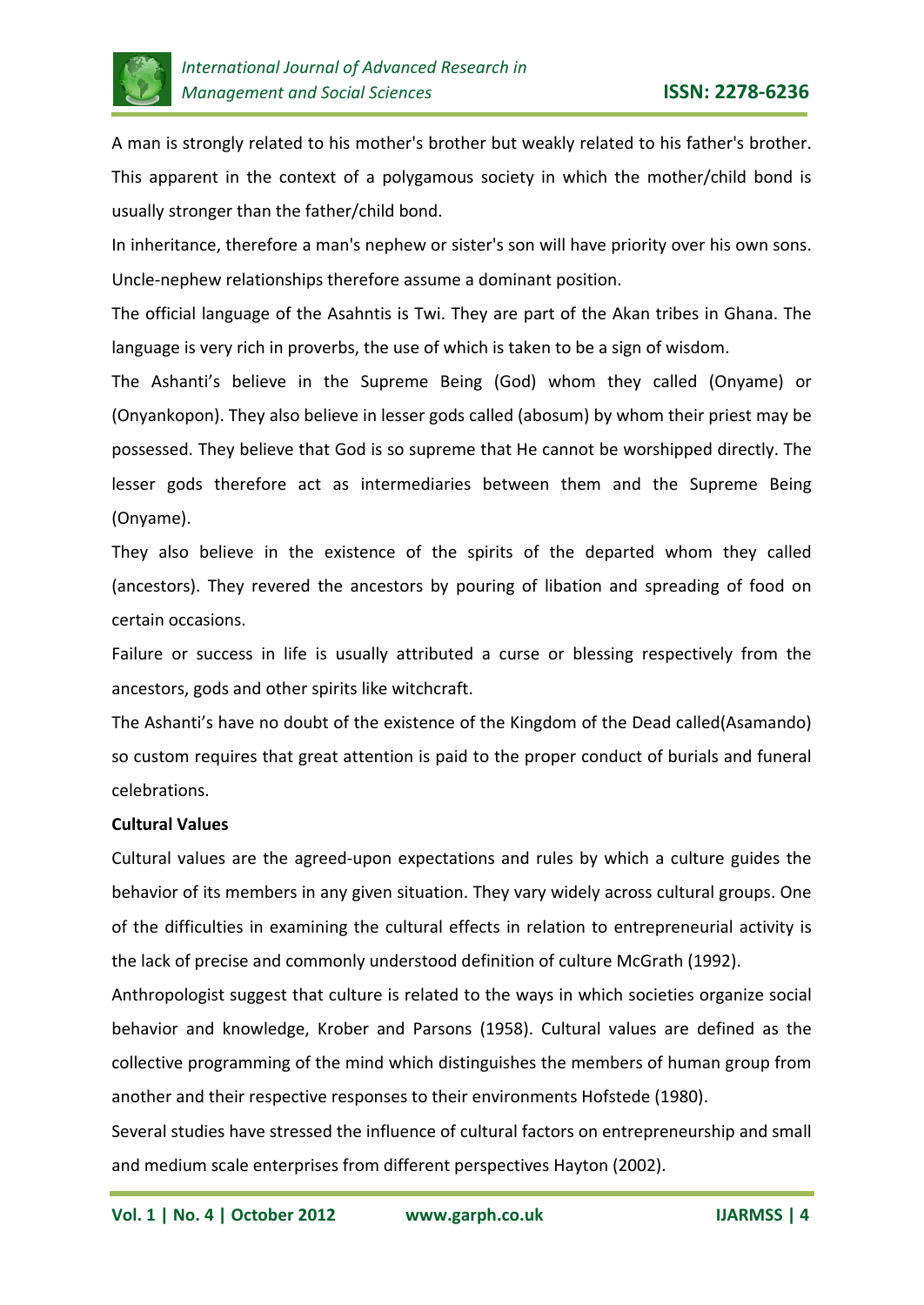

Accordingly, when an individual creates a business in a specific cultural environment, this business reflects that cultural environment, for example characteristics, strategic orientation and growth expectation for the business.

Much of the research in entrepreneurship that considers cultural variables has followed Hofsted's (2001). Similar work showing how cultural values at individuals or societal levels are interfered by national culture. According to this view, cultural differences across societies can be reduced to four quantifiable dimensions; uncertainty avoidance, individualism, muscularity and power for preference for acting in the interest of one's self and immediate family, as distinct from dimension of collectionism, which stand for acting in the acceptance of inequality of position. The dimensions of uncertainty avoidance represent preference for certainty and discomfort with unstructured or ambiguous situations. Individualism stands for acting in the interest of one's self and immediate family, as distinct from dimensions of collectionism, which stands for acting in the interest of larger groups in exchange for their loyalty and support. Power distance represents the acceptance of inequality in position and between people. Masculinity stands for beliefs in nationalism and decisiveness rather than service and intuition. Using Hofstecle's (1980) concept of culture, researchers have in general hypothesis that entrepreneurship is facilitated by cultures that are high in individualism, low in uncertainty avoidance, low in power distance and high in masculinity Hayton (2002).Anthropologist view entrepreneurship as well as other social process as cultural process Greenfield and Strikon (1986) Greenfield and Strikon (1986)In particular the important role of norms and traditions has been demonstrated which although they generally do not inhibit entrepreneurship can do so Stewart (1991). From an anthropology perspective, attention to social and cultural related to the creation of new business has provided interesting contributions to the understanding of entrepreneurship especially through the study of social constraint Garlick (1971) Kennedy (1988) Wiewel and Hurter (1985) and collective approaches family business communitycentral business, ethnic organizational entrepreneurship to business formation and growth Benedict Dawis (1968)

## **Socio-Cultural Practices**

It is the process by which structural recognition is affected through time, eventually producing a form or structure which is qualitatively different from the ancestral form. An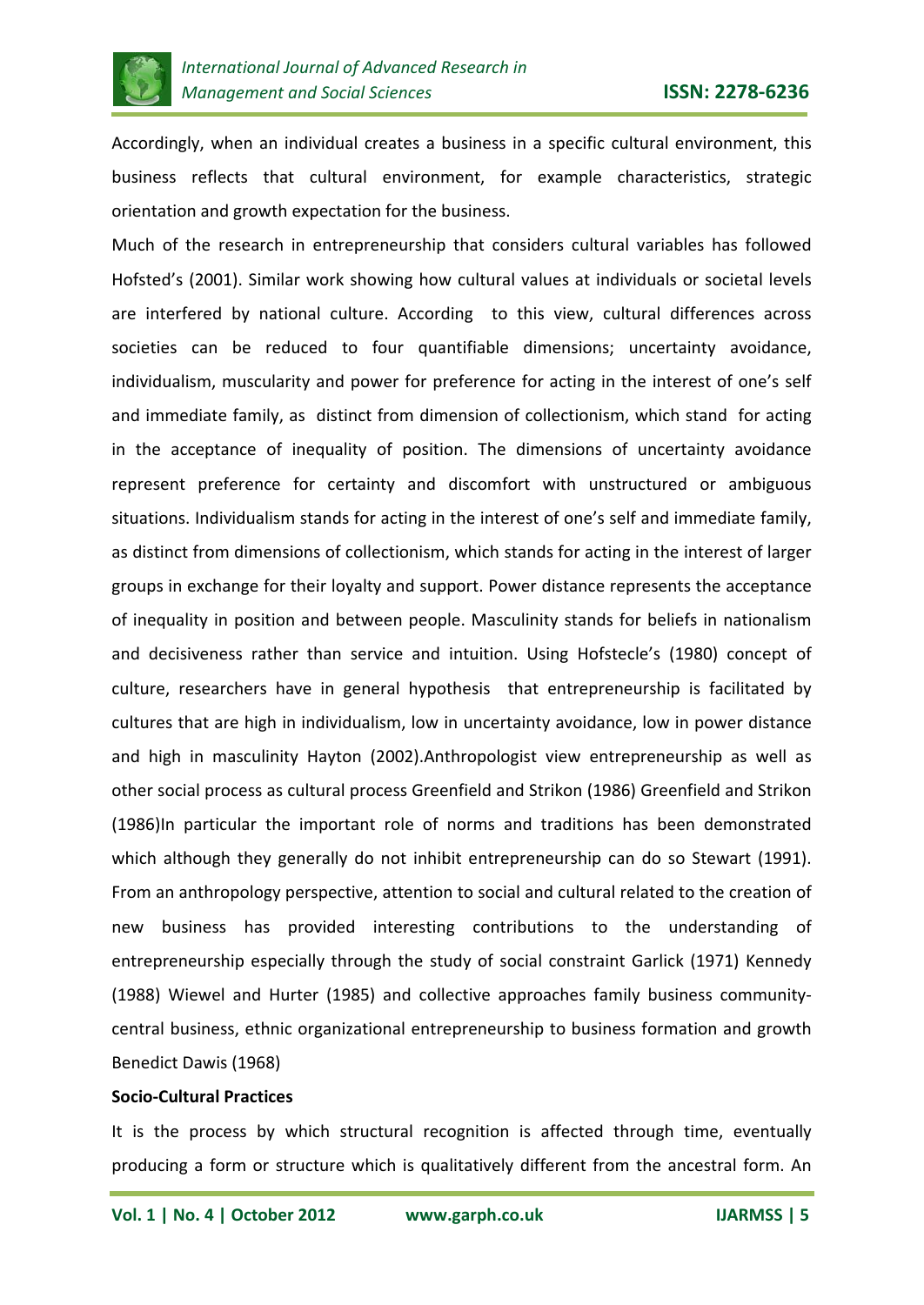

emerging theory that looks at the important contribution that society makes to individual development. This theory actually stresses on the interaction between people and the culture which they live Vygotsky (2010).

## **Relationship between Socio-Cultural Practice and SME's.**

It is clearly seen that Small Medium Entreprises (SMEs) perform a strategic role in developing economies in countries like Ghana and others. The (SMEs) in Ghana are at high percentage when compared with other "industrial and business" establishments in developing countries. But the crucial question has been risen in the process of advanced industrialization how and what Ghanaian SMEs adopt to run parallel to the changing economic environment to maintain their higher productivity and competitiveness in global markets.

Entrepreneurs must possess high qualities such as integrity, social systems, decent attitudes towards life for effectual industrial patterns and economic growth of the country as key figures in the development process.

Therefore, to create a healthy business environment what is needed is an active social and cultural behaviour of the population, an efficient economy, and meaningful policies and principles that motivates a friendly and fruitful environment by the government. Market and political conditions should be given priority for entrepreneurial development. Hosftede (1980).

## **Ethnicity and SME's.**

The cultural background of entrepreneurs influence their business decisions. The business success with strategies heavily depends on the nature of ties among co-ethnics and on the shape of social networks Roger Waldinger (1990).

Simon (1995) studied the enterprise culture and how entrepreneur influence to act in such not to encourage ethnicity and conflicts. Shapero (1995). Argues that ethnic groups that have produced high number of entrepreneurship are also displaced groups. It is clear that especially among minority businessmen ethnic feeling play an important role in determining the type of business, location of the business and business links Ednna (1980).

#### **Impact of Religion on SME's**

The cultural practices in any society basically develop due to religion. It provides the philosophical foundation for beliefs and values "there are two primary reasons for the study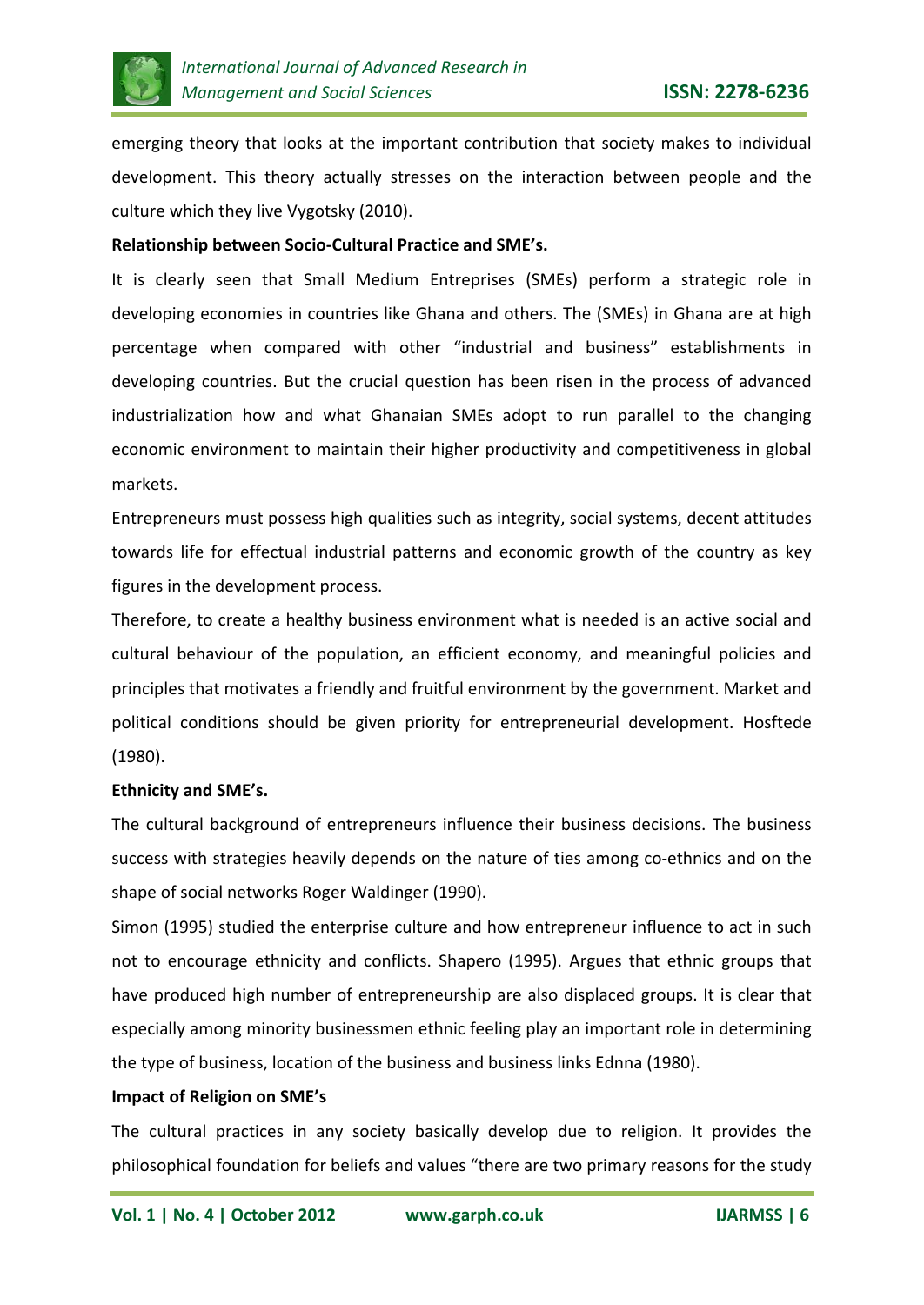

of religions in the world economy. One is the religion as a major element of the cultural environment. The second reason is that religion is a mainspring of culture, an inner determination of many of the external manifestation of culture Vern terpstra (1996).

## **Culture and Work Ethics**

Work ethics in a society is largely influenced by its culture and it has a direct relationship to its value systems. Every society has a set of values and this differentiate people from one another. And the involvement of protestant in whatever they were engaged. Weber stressed two factors. Firstly, the religious belief was that man's primary responsibility was to do his best in whatever his role is. God has assigned in life rather than to redraw from society and devote himself entirely to God which was to be the highest deal as thought by Catholic Church. Secondly the Protestants have believed that God determined in advance which souls should enter heaven hence the belief that a man might feel assumed that could be one of those elected souls if he made a consistent effort to do his duty in the world not simply by good deeds Swami Prabha (1994).

Some values are required to be optimized such as controlled greed, stock dignity, pursuit pleasure, righteousness in envy, pride, anger and violence, efficiency and work ethics, camaraderie and fraternity, trust and cooperation, transparency and honesty, piety, harmony with self destiny Thirakurel (1994).

## **Entrepreneurial Culture**

Rao and Abraham (1986) said the value based entrepreneurial culture refers to the sum total of dynamic and innovative ways and means in which an organization responses to changes in the environment. The value base refers to the spirit of openness, conformity, trust, authenticity, proactively, creativity, innovation, collaboration, experimentation and confrontation. These values form a corporate culture where everyone works as a member of an effective organizational team so as to contribute to the achievement of organizational goals.

Gibb (1987) suggested that an enterprise culture is the set of values, attitudes and beliefs supporting the exercise in the community of independent entrepreneurial in a business context.

The implication of this approach is that enterprising individuals differ from others at least some of their values and beliefs and in their goals and ambitions, although these are not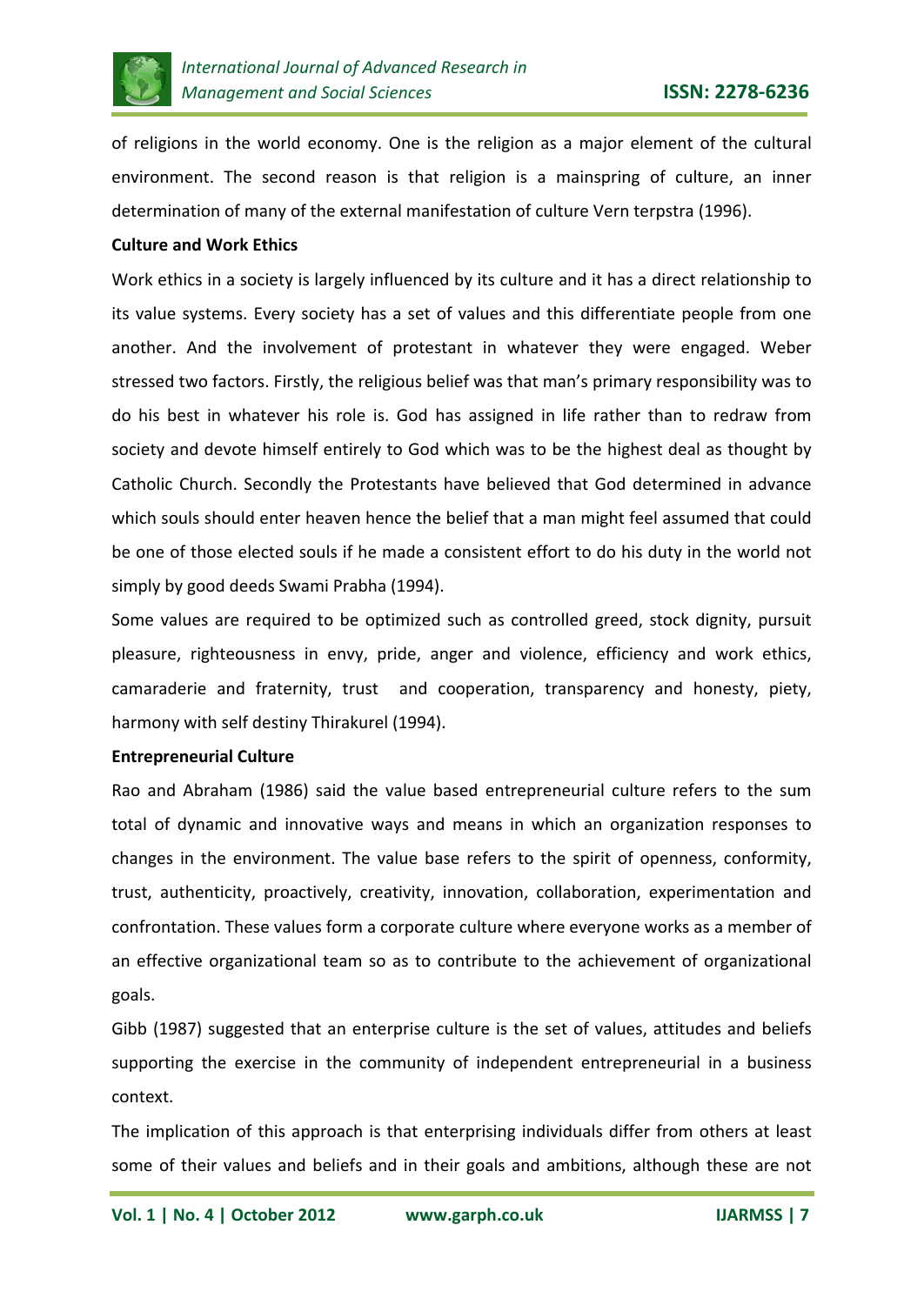

necessary directly observable characteristics. And he describes enterprise as the exercise of its attributes in and the entrepreneur, he suggests, is someone who demonstrates a more use of these attributes in a particular task context, usually in business or commerce Ridding (1986).

Hofsted (1994) defines culture as mental programming, every person caries within himself or herself patterns of thinking feelings and potential acting which were learnt throughout their lifetime. It is the collective programming of mind, which distinguishes the members of one's group or category of people from another.

#### **Generosity**

Generosity is the habit of giving freely without expecting anything in return. In Ghanaian context generosity is part of the cultural set up and this transcends into their family businesses because they family set up covers the niece, aunties, nephews, brothers, sisters, uncles, mother and father. Assistance of any kind could be given by any of the members that make up the family. The help to the family business could be financial, material, building or labour. It should not also be forgotten that the members of the family keep close monitoring in the activities of the family firm and this sometimes has both positive and negative consequences on survival of the business. *Songsore*- (2009).

## **Ashantis Beliefs and Cultural Practice**

The major beliefs and cultural practices of the Ashanti's are summarized below and this will form the basis of the methodology data analysis and findings:

- Beliefs in gods and the ancestors' witchcraft and other spirits
- Belief in Taboos
- Deep Respect for Chiefs and Elders in General
- Funerals Celebrations
- Extended Family System
- Matrilineal System of Inheritance
- Marriage
- Love, Oneness, Togetherness and Belongingness,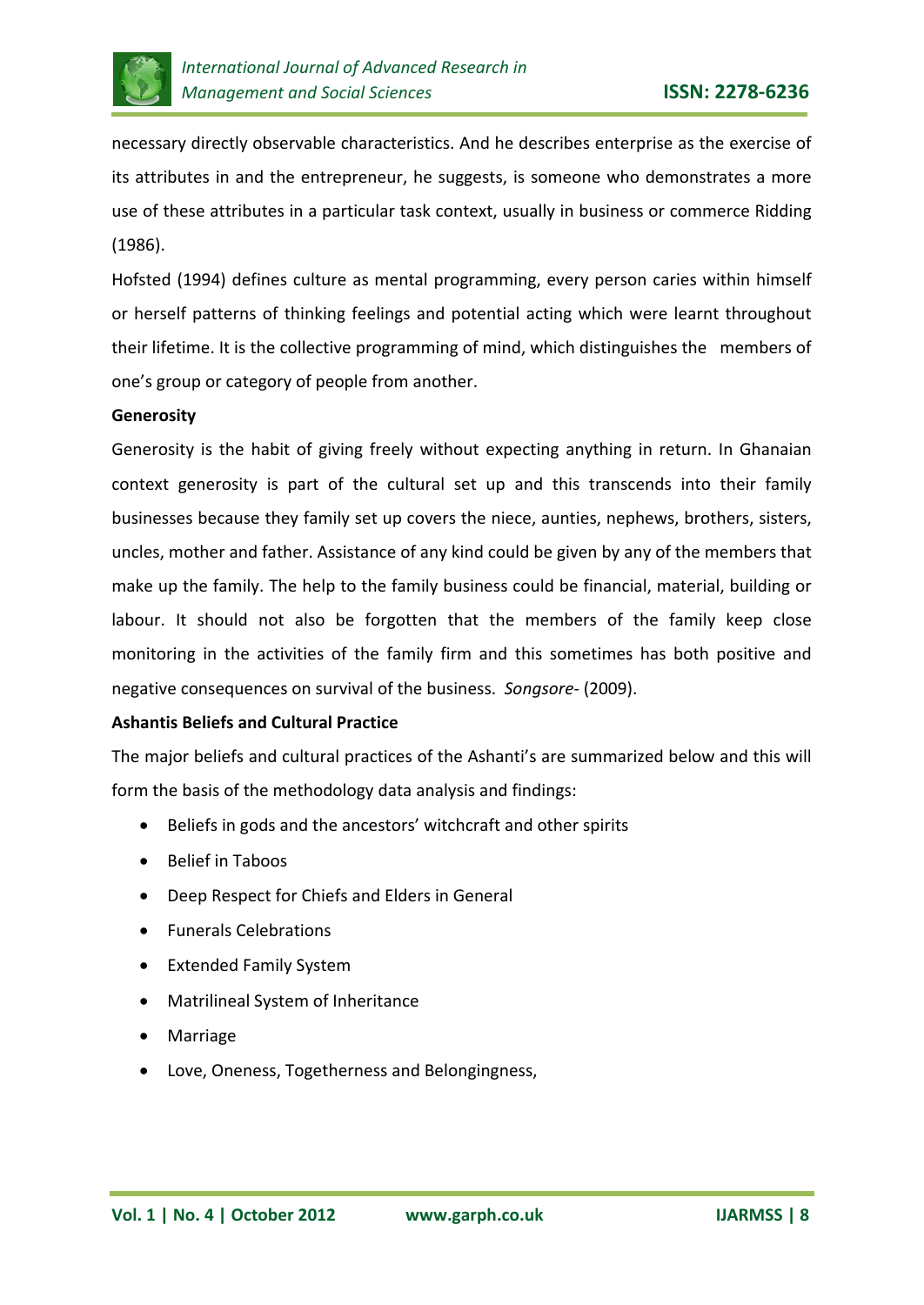

# **METHODOLOGY**

## *Sampling Size and Sampling Techniques*

A sample size of 120 respondents was chosen for the research. This is because it would have been difficult to collect data from the entire SME's population. The researcher used convenience sampling and purposive sampling techniques for the study.

Convenience sampling techniques was used to sample respondents from the SME business owners. De Vos 1998 states that convenience sampling is the rational choice in cases where it is impossible to identify all the members of a population.

A purposive sampling technique was used to select respondents from management of SME's. According to Sunder et al..(2007) purposive sampling enables the researcher to use his or her judgment to select cases that will best answer his or her research question(s) and to achieve his or her objective. Neuman (2000) also states that purposive sampling helps the researcher to select case that is particularly informative. The researcher therefore purposefully selected the head of SME's for exclusive interview.

## **Data Collection Instruments and Design**

The researcher used both primary and secondary data sources as part of the data collection instrument. The primary data was in the form of question that was used to elicit views from the respondents. Interview which is also a primary data source was used to elicit information from the SME's owners chosen.

Secondary data used in the study were in the form of scholarly materials obtained from text books, the internet, other presented thesis as well as Ghana Small- Medium Enterprises (SMEs) directory (2010).

As part of the procedure for collecting data, questionnaires were distributed to the respondents to express their views freely while close questions were provided so as to allow the respondents to express their views freely while close questions were used in restricting the respondents to some specific areas that would provide the researcher with a reliable and valid data for analysis.

An in depth interview was conducted with eight managers of SME businesses. The questions were centered on achievements and the challenges of SME businesses.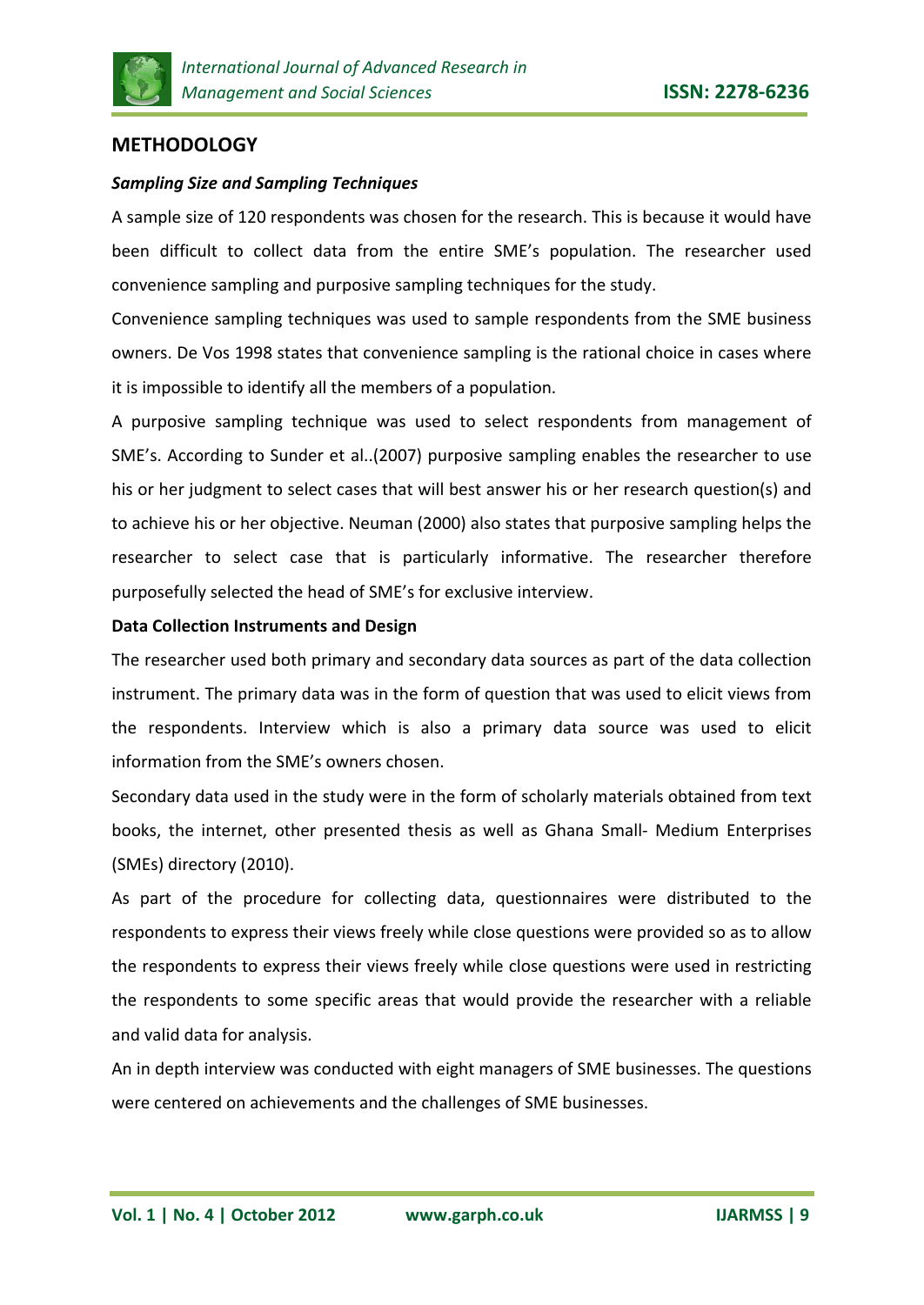

## **Data Analysis and Presentation**

The analysis was based on the demographic characteristics of respondents, research questions and objectives as well as related literature. Descriptive statistics including frequency and percentages, bar graphs and pie charts were used to analyze the quantitative information gathered from respondents to ensure easy and quick interpretation of data. Qualitative data were also analyzed for information emerged from interviews with the SME owners in Ashanti region.

Cross tabulation was done on the demographics. Relationships between the SM|E business owners and the management and the quality of management style applied in the various organizations.

As most of the large companies in Ghana started as small business with certain core values for sustainability and continuity for economic growth and expansion, there has been the need to formalize the family values for effective management and growth of the SME's.

The secret of success of most of the SME's has been the family values such as respect for Elders, collectivity and belongingness, we-feeling, sustainability of family assets, succession and above all protection of family dignity.

Nevertheless, the need to formalize family values will help effective management and growth of SME's. There have been dramatic increase and growth in family values which have to be formalized and restructured for effective management and growth.

The SME's have great impact on the Ghanaian domestic economy in terms of production and provision of employment hence firms face internal and external problems which have to be addressed through formalization of family values which are the basis of the formation of SME's.

#### **Findings**

This chapter presents the analysis and discussion of the results of the study. It covers: the socio-economic characteristics of SME'S in Ashanti region; the elements in socio-cultural values existing in Ashanti region; the effects of socio-cultural values such as, beliefs in gods and the ancestors, witchcraft and other spirits, taboos, religion, deep respect for Chiefs and elders in general, funerals, the extended family system, matrilineal system of inheritance, marriage, and love on SME'S; challenges and other perceptions.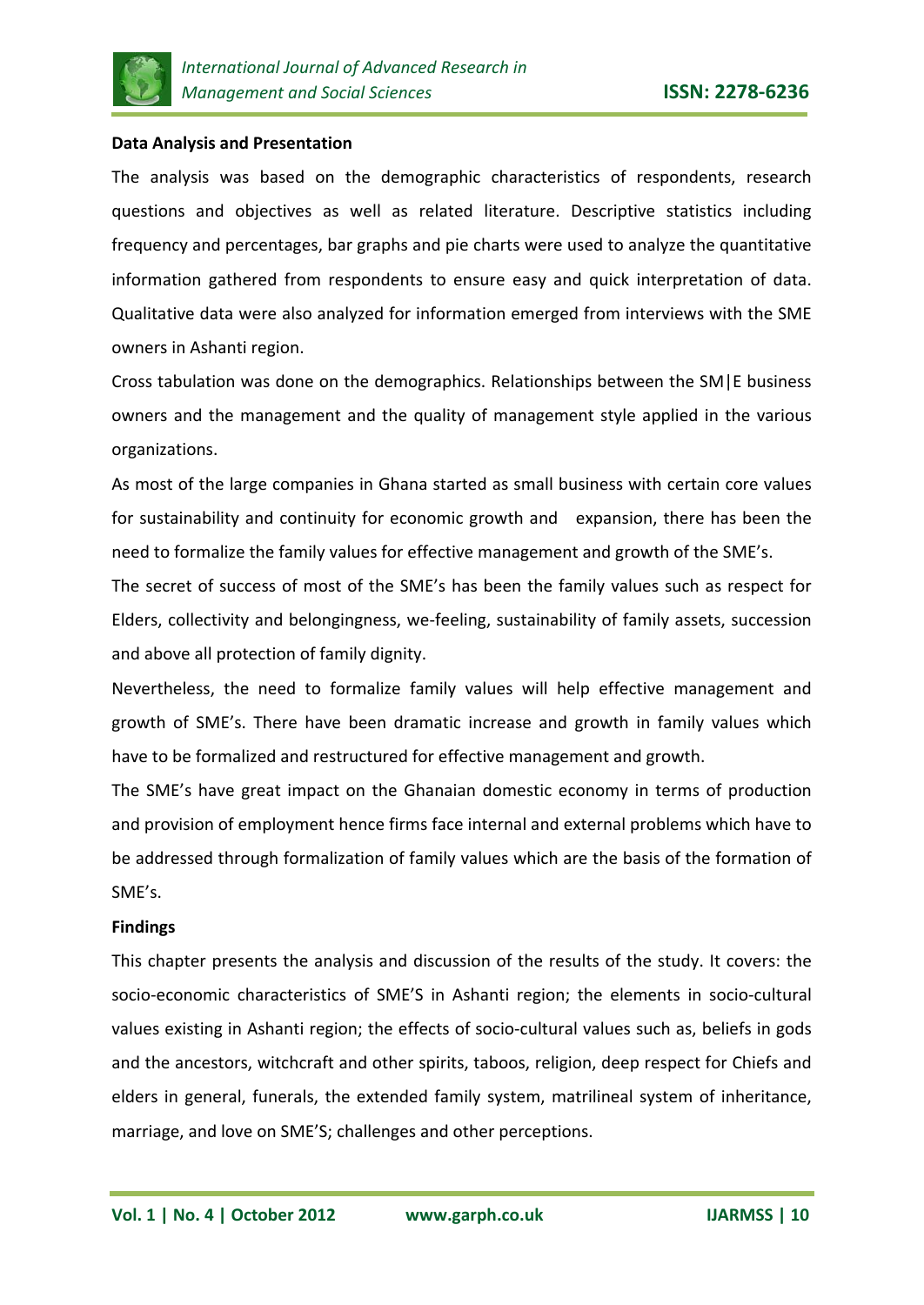

| <b>Variable</b>          | <b>Frequency</b> | Percent |
|--------------------------|------------------|---------|
| <b>Strongly Agree</b>    | 33               | 27.5    |
| Agree                    | 57               | 47.5    |
| <b>Not Sure</b>          | 8                | 6.7     |
| <b>Disagree</b>          | 12               | 10.0    |
| <b>Strongly Disagree</b> | 10               | 8.3     |
| <b>Total</b>             | 120              | 100.0   |

## **Table 1: Effect of Indigenous Religion on SME Development**

## **Source: Fieldwork, 2012**

From Table 1, it can be seen that 75% of the respondents agreed that indigenous religious belief such as beliefs in gods, ancestors, witchcraft and other spirits have effect on SME development. About 7% percent of the respondents were not sure with this assertion while 18% of the respondents disagreed with this assertion.

| Table 2: Effect of Taboos on the Development of SMEs |
|------------------------------------------------------|
|------------------------------------------------------|

| <b>Variable</b>          | <b>Frequency</b> | <b>Percent</b> |
|--------------------------|------------------|----------------|
| <b>Strongly Agree</b>    | 34               | 28.3           |
| <b>Agree</b>             | 34               | 28.3           |
| <b>Not Sure</b>          | 24               | 20.0           |
| <b>Disagree</b>          | 14               | 16.7           |
| <b>Strongly Disagree</b> | 14               | 16.7           |
| <b>Total</b>             | 120              | 100.0          |

## **Source: Fieldwork, 2012**

Taboos among the Ashantis are centered sacred days, sex, food, bathing, speech and almost all their everyday activities. Table 2 above, illustrates that about 57% of the respondents agree that believe in such taboos have effect on their businesses. About 20% are not sure of this assertion. Approximately 34% however disagree with the assertion.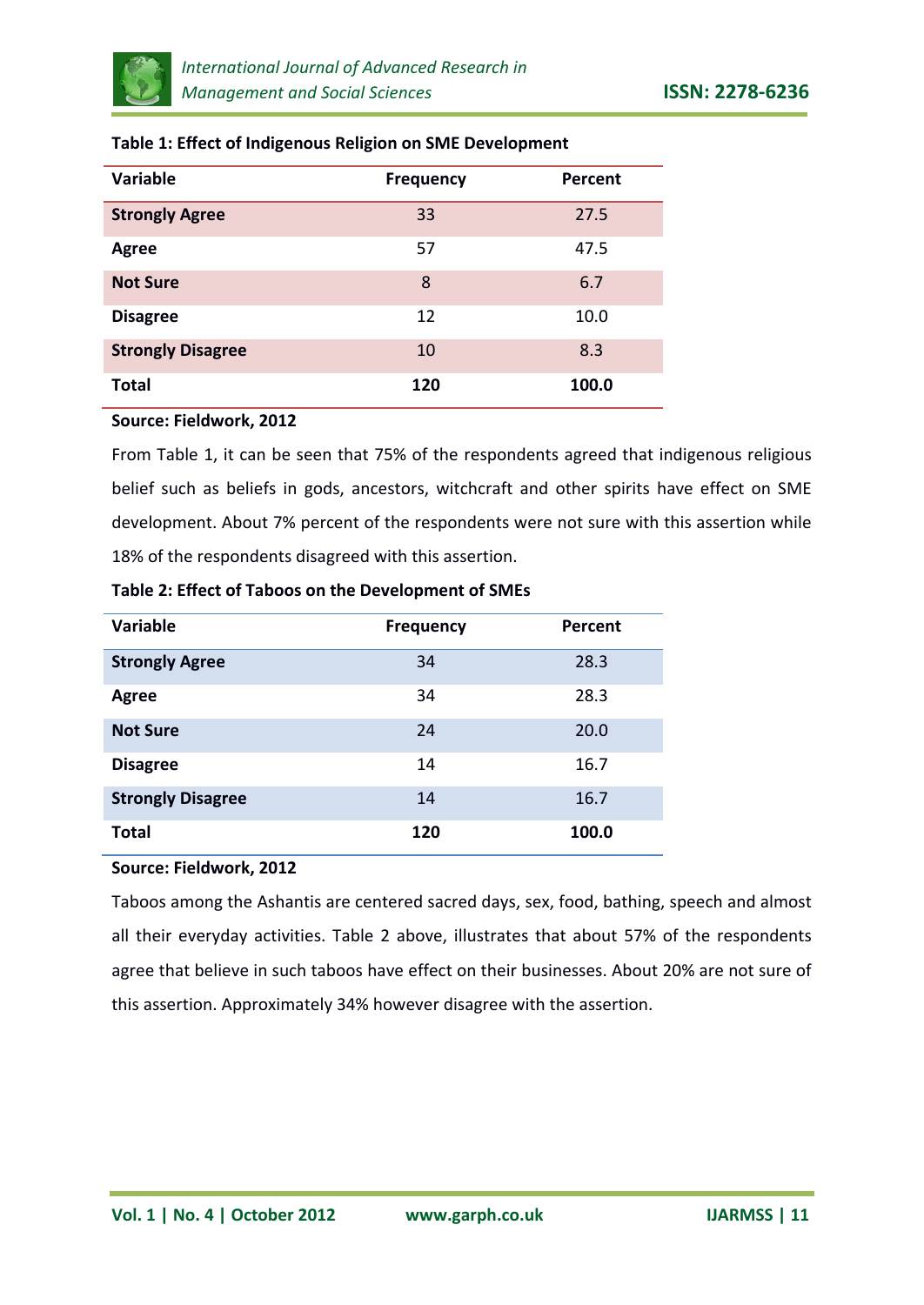



**Figure1: Effect of Deep Respect for Chiefs and Elders on SME Development**

# **Source: Fieldwork, 2012**

In the Ashanti region and Ghanaian Culture in general deep respect for chiefs and elders is always considered a priority. From Figure I above, about 24% the hundred of total respondents agreed to the assertion that such deep respects have effect of their small businesses. About 42% of respondents were not sure of this assertion while approximately 33% also disagreed with the assertion.

| <b>Variable</b>          | <b>Frequency</b> | <b>Percent</b> |
|--------------------------|------------------|----------------|
| <b>Strongly Agree</b>    | 10               | 8.3            |
| Agree                    | 20               | 16.7           |
| <b>Not Sure</b>          | 25               | 20.8           |
| <b>Disagree</b>          | 40               | 33.4           |
| <b>Strongly Disagree</b> | 25               | 20.8           |
| <b>Total</b>             | 120              | 100.0          |

**Table 3: Effect of Funeral Ceremonies on SME Development**

**Source: Fieldwork, 2012.**

Funerals are a major celebration of the Ashantis of Ghana and they spend a lot of money to pay their last respect to the departed. Table 4 above, illustrates that thirty respondents representing 25% agreed with the assertion that expenditure on funerals have effect on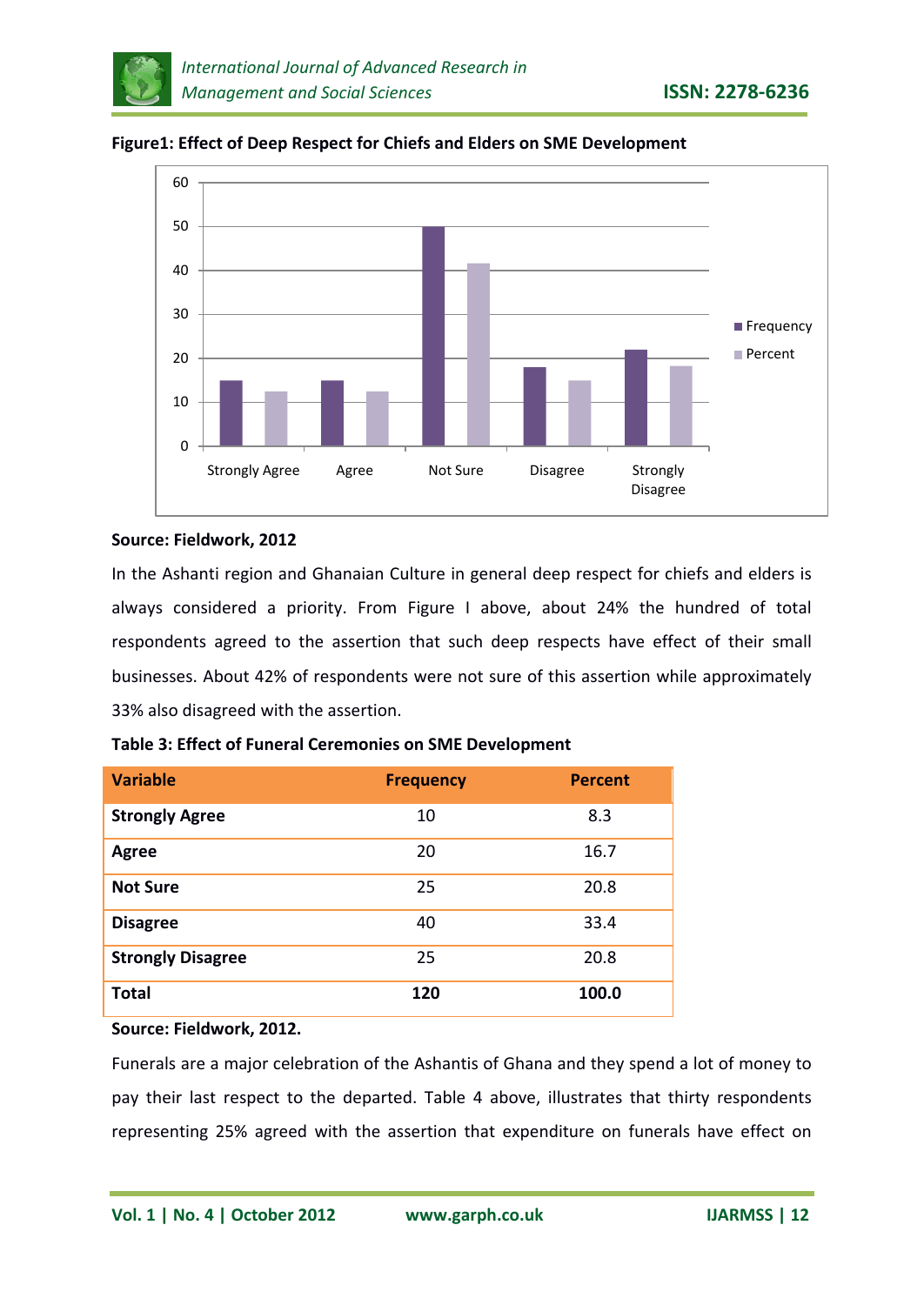

their businesses. About 21% of respondents were not sure of the assertion. Approximately 54% of respondents however disagreed with the assertion.

| <b>Variable</b>          | <b>Frequency</b> | <b>Percent</b> |
|--------------------------|------------------|----------------|
| <b>Strongly Agree</b>    | 25               | 20.8           |
| Agree                    | 55               | 48.8           |
| <b>Not Sure</b>          | 20               | 16.7           |
| <b>Disagree</b>          | 10               | 8.3            |
| <b>Strongly Disagree</b> | 10               | 8.3            |
| <b>Total</b>             | 120              | 100.0          |

# **Table 5: Extended Family System And SME Development.**

#### **Source: Fieldwork, 2012**

In the Ashanti region of Ghana, believe in the extended family system whereby the family is defined to cover mother, father, siblings, nephews and nieces, cousins, grandmother, grandfather etc. and this form an integral component of their culture.

From Table 5 above, it could be deduced that eighty out of the hundred and twenty respondents which represents approximately 70% percent of the total respondents agreed to the fact that the extended family system had effect on their businesses. About 20 respondents representing almost 17% were not sure of this assertion. Another twenty respondents representing the same percentage also disagreed with the assertion.



**Figure 2: Marilineal Inheritance and SME Development**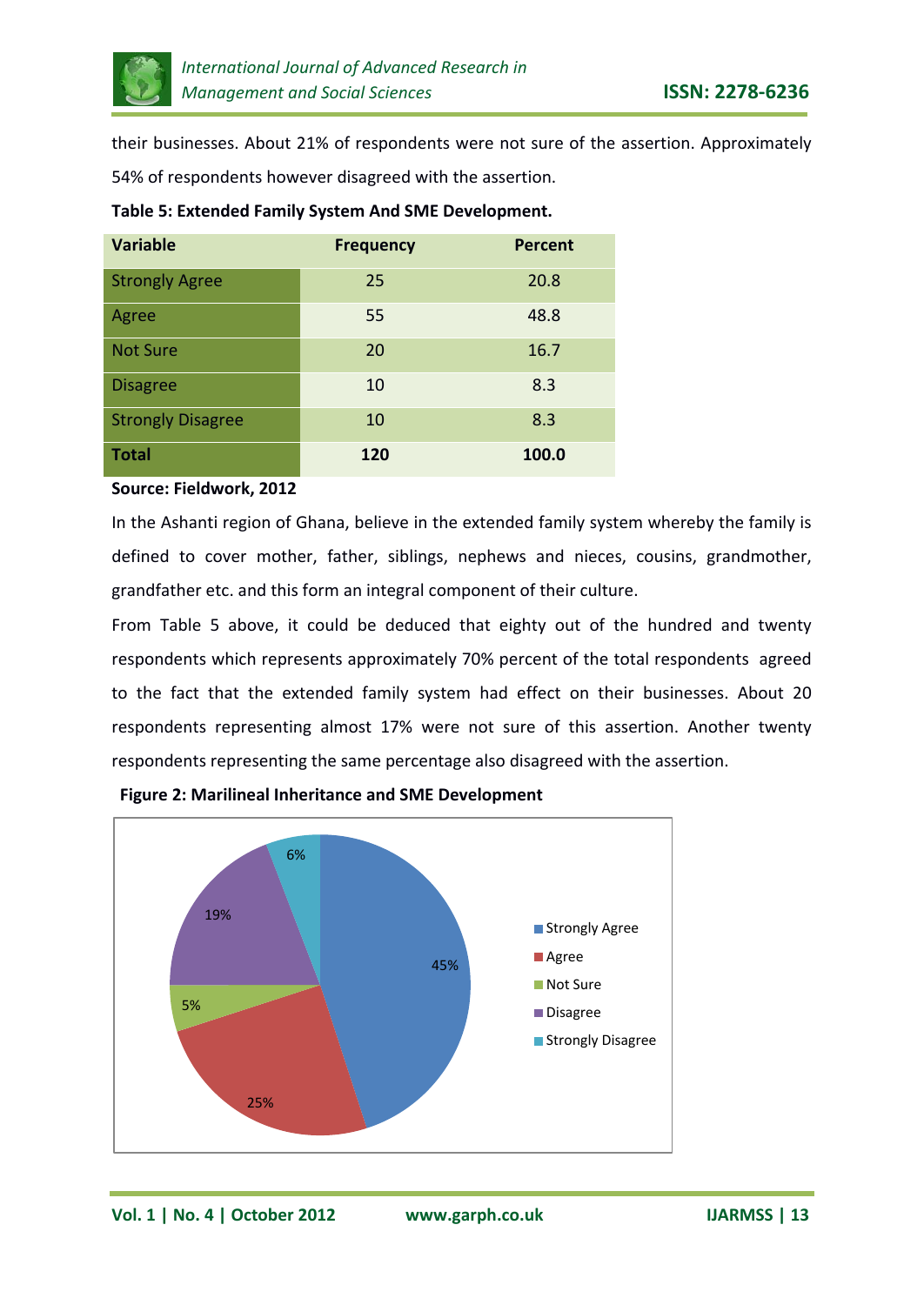

The Ashantis of Ghana practice matrilineal inheritance that is inheritance through the mother line, Thus a father is in some way compelled to look after his sisters children (nephews and nieces) rather than his own children. Again his properties are also transferred to the nephews and nieces after death rather than his own children. Out of the one hundred and twenty respondents about 70% agreed to the fact that matrilineal in heritance has effect on their business. About 25% disagreed with the assertion while 5% of respondents were not sure about the assertion.



**Figure 3: Effect of Changes in Marriage and SME Development**

## **Source: Fieldwork, 2012.**

The Ashantis traditional marriage system used to be very moderate in terms of finances, and use to be simple by the presentation of a drink and some few items by the man's family. In modern era however the cultural practice involved in the marriage ceremony and the entire marriage lifestyle has been adulterated by Western Culture. Figure3 above illustrates that sixty-two respondents representing approximately 52% agreed with the assertion that changes in the marriage culture have effect on their business. About 20% of respondents were not sure of the assertion. Approximately 28% of respondents however disagreed with the assertion.

| <b>Variable</b>       | <b>Frequency</b> | Percent |
|-----------------------|------------------|---------|
| <b>Strongly Agree</b> | 35               | 29.2    |
| Agree                 | 32               | 26.6    |
| <b>Not Sure</b>       | 30               | 25.0    |

**Table 6: Love, Oneness, and Togetherness on SME Development**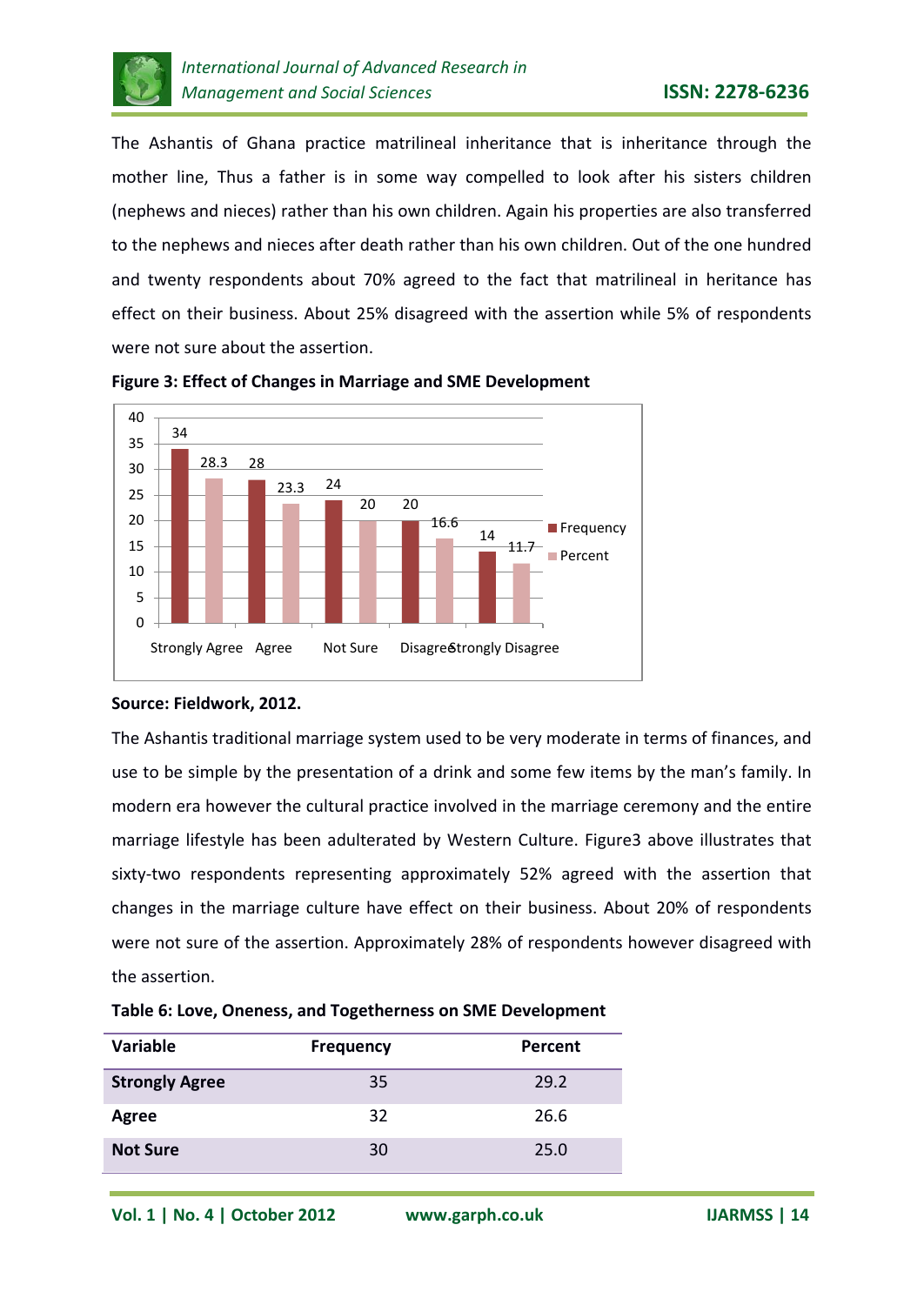

| <b>Disagree</b>          | 20  | 16.6  |
|--------------------------|-----|-------|
| <b>Strongly Disagree</b> |     | 2.5   |
| Total                    | 120 | 100.0 |

## **Source: Fieldwork, 2012.**

The Ashantis of Ghana have a will for love togetherness and oneness and this is strongly embedded in their culture. Out of the one hundred and twenty respondents, sixty- seven representing approximately 56% agreed to the fact that such spirit of oneness have effect on their business. About 25% of respondents were not sure of this assertion while approximately 20% representing twenty –three of total respondents also disagreed with the assertion.

# **CONCLUSION**

The main objective of the study was to assess the effect of socio-cultural practices on the growth of SME's in the Ashanti region of Ghana. One set of questionnaire Data collected from respondents was edited and coded for consistency. The results were then computed into percentages and presented in frequency tables for interpretation.

- It is clear that there are various elements in the socio-cultural practices such as religion, beliefs in gods and the ancestors' witchcraft and other spirits, belief in taboos, deep respect for chiefs and elders in general, funerals celebrations, extended family system, matrilineal system of inheritance, marriage, love, oneness, togetherness, belongingness and generosity which have imparted on the growth and development of SME's in the Ashanti Region of Ghana.
- The study also reveals that religious believes such as belief in gods, ancestors, witchcraft and other spirits have impacted negatively on the growth of their businesses in the Ashanti region. Most business failures and decline are usually attributed to these sprits instead of finding positive ways to solve such genuine business problems.
- The analysis of the results indicates that believe in taboos also have similar negative impacts. Business failures and breakdowns are usually attributed to breakdown of taboos related to sex, speech, food etc.
- Deep respect for chiefs and elders as a culture of the Ashanti rather revealed a positive impact on business growth and development. Many small business owners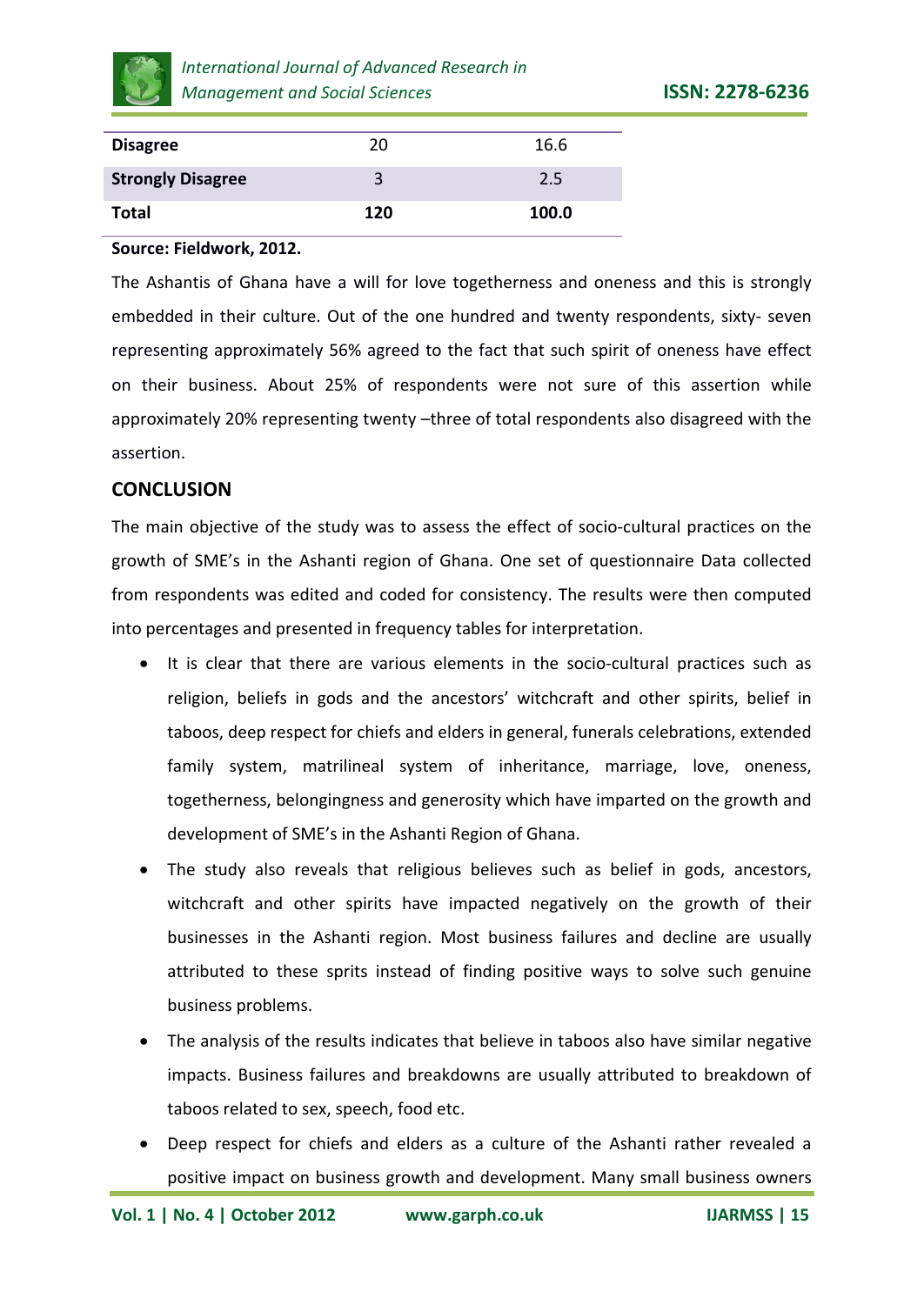

claim that having respected advice from senior family members and friends have improved their business tremendously. A few however claimed that they had listened to advive from elders which did not help their business but were o the compelled to listen because of the nature of their culture.

- Majority of respondents did not believe that large amount of money spent on funerals have had adverse effect on their businesses since such expenditure are not so frequent so as to created any negative impact. Minority of the respondents however claim that their capital for business growth have been affected by funeral celebrations.
- Majority of respondents agreed to the fact that the extended family system as part of their culture has created a lot of adverse effects on their businesses. They claim that capital gathered to expand their business is spent unexpectedly on extended family members making it difficult for them to mobilize capital for growth and expansion. Most owners of small businesses also attested to the fact that the Ashanti system of matrilineal inheritance has similar effects like the extended family. One is sometimes compelled to cater for his own children as well as well as members of the extended family system. Sometimes such matrilineal inheritace compel small business owners to employ their family members their behavior which many a time have adverse effects on business growth and expansion.
- The analysis also revealed that small business owners especially young boys have agreed to the fact that expensive marriage ceremonies borrowed from western culture which is not in conformity with their traditional marriage have depleted a lot of their capital which could have been reinvested for growth.
- Respondents also acclaim to the fact that the spirit of love, togetherness, oneness and generosity which is part of their culture have had adverse effect on their business. Most customers usually capitalize on such aspect of their culture to procure items on credit for a long period without making any payments. They sometimes sell to their family members and friends at lower prices and find it difficult to forcibly demand money of items sold to family members and friends on credit .All these reduce their profit and make capital mobilization for expansion very difficult.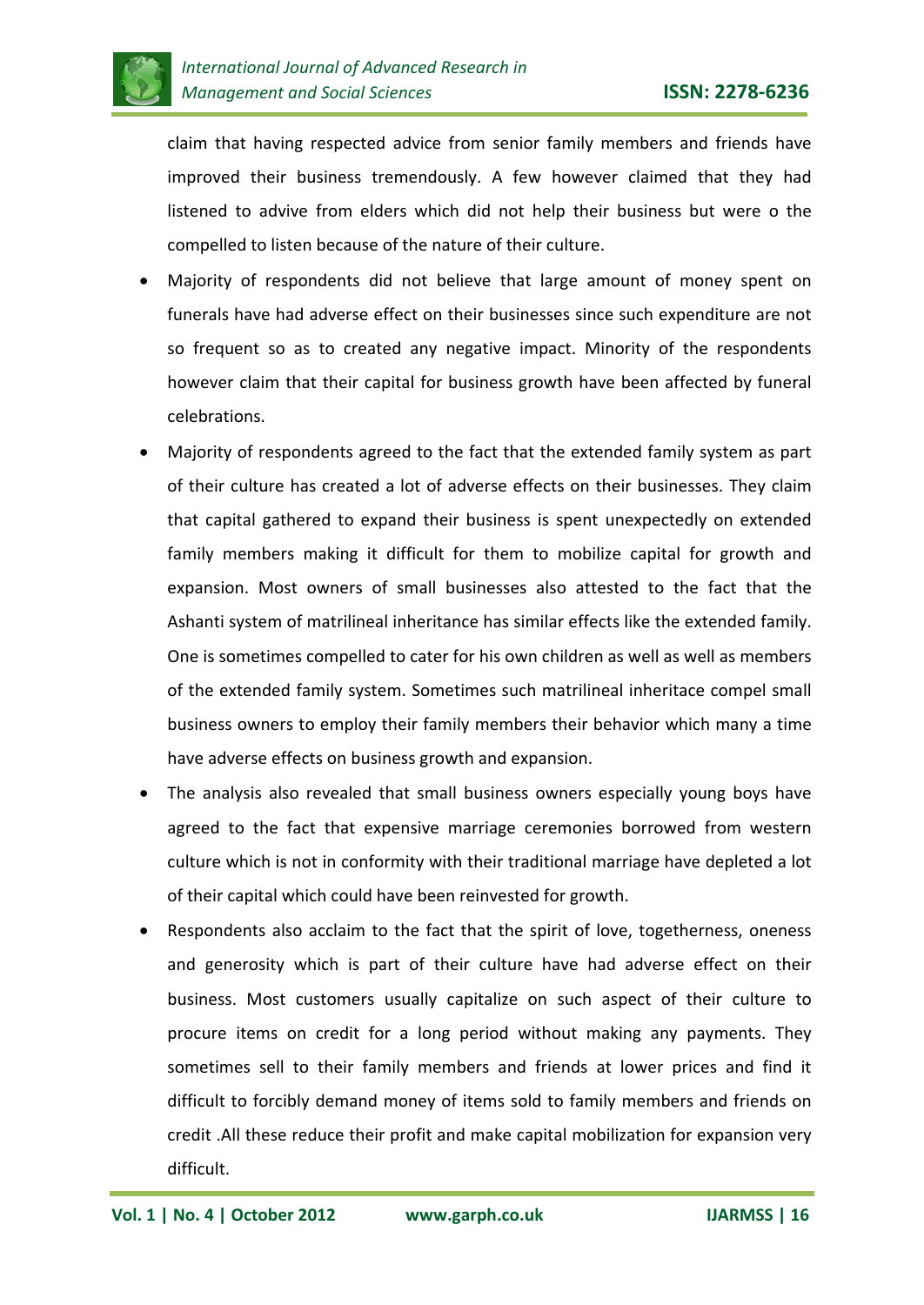

# **RECOMMENDATIONS**

Based on the findings and conclusions of the study, the following recommendations are made:

(i) It is recommended that business failures should not be attributed to the gods, ancestors, witchcraft, spirits and sexual, speech and food taboos. Business set-ups are not without problems. Risk and uncertainty are always present. Small business should therefore investigate problems they encounter in their business operations and find positive solutions to them.

(ii)Deep respect for chiefs and elders as part of the culture of the Ashanti is highly commendable. However, it is recommended that business advice should be sought from business experts rather than merely elders of the community.

(iii) It is also recommended that funeral expenses be cut down and excess money spent on such occasions be reinvested for growth and expansion.

(iv) Members of the extended family system could be encouraged to work hard and stop overdependence on small business owners for their survival. The matrilineal system of inheritance could also be modified to stop overdependence on small business owners.

(v)The Ashantis of Ghana should maintain their indigenous culture of marriage which is far cheaper than that borrowed from Western Culture. This will enable young men to mobilize funds for business start-ups.

(vi)The Ashanti's culture of love, togetherness. oneness and generosity is to be maintained but this is to be separated from their business operations. Relatives and friends are to note that business will grow if they pay promptly for goods and services provided by small businessmen in their community.

(vii)It is recommended that socio- cultural practices affect SME's and therefore needs to be considered by the policy makers or take into consideration when policies are being drawn for private sector development which is the backbone of every surviving economy.

(viii) It is furthermore recommended that management of SME's should get close contact with other family members through effective communication and regular meetings to understand their problems.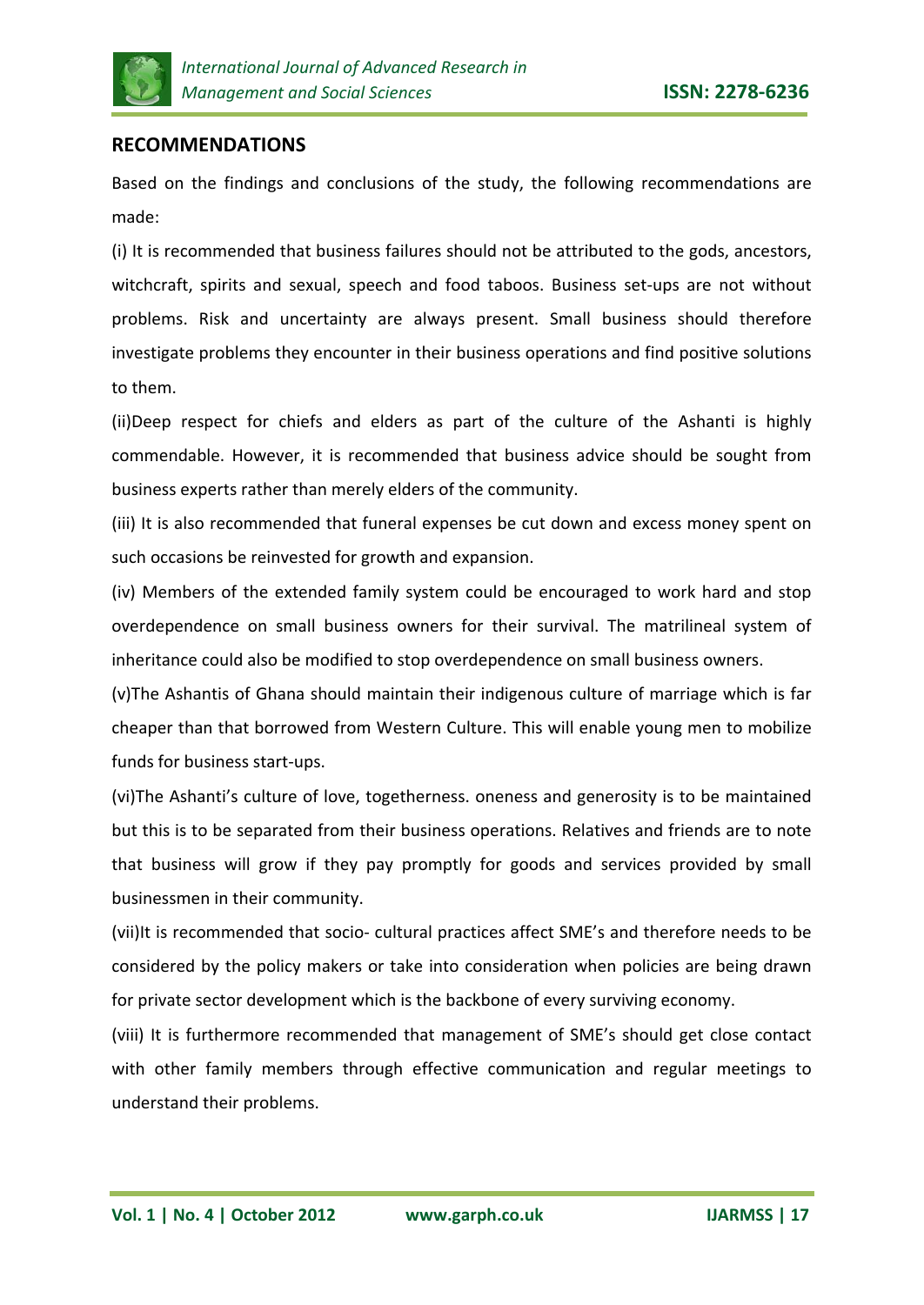

(ix) It is also recommended that policy makers should involve SME operators in their decisions and policies so that favorable policies could be made to ensure growth and development of in the country.

(x)The researcher recommends that obsolete cultures which militate against smooth operations of SME's in this era of globalization should be modified and very old ones discarded.

(xi) The researcher believes that it is important to implement these recommendations for the benefit of all SME operators and the nation as a whole.

## **REFERENCES**

- [1] Abraham, E., (1989). "A Study of Human Resource Development Practices in Indian Organisations." Unpublished doctoral dissertation, Ahmedabad, India: Gujarat University.
- [2] Alderson, K. (2011) Understanding the Family Business. NY. Business Experts Press
- [3] Aldrich, Howard, and Roger Waldinger*. (*1990)*.* "Ethnicity and Entrepreneurship." Annual Review of Sociology.
- [4] Boone, Louis E., and Kurtz, David L. (1993). Contemporary Business, 7th ed. Fort Worth, TX: Dryden Press.
- [5] Hayton*,* J.C., George, G. & Zahra, S.A. (2002*)* "National Culture and Entrepreneurship: Domains of Behavioral Research and Possible Extensions"
- [6] Hofstede*,* Geert. (1980*).* Culture's consequences: International differences in workrelated values. Newbury Park, CA: Sage.
- [7] Howard Aldrich, Robin Ward, (1990) [Ethnic Entrepreneurs: Immigrant Business in](http://www.sscnet.ucla.edu/soc/faculty/waldinger/entrepre.html)  [Industrial Society](http://www.sscnet.ucla.edu/soc/faculty/waldinger/entrepre.html) .
- [8] Jay R. Galbraith. Designing Organizations, Jossey-Bass, 1995, p. 37-39.
- [9] Kenneth David (1991) ["The Cultural Environment of International Business.\)](http://www.amazon.com/Cultural-Environment-International-Sb-Principles-Marketing/dp/0538800038/ref=la_B001HOFN8C_1_3?ie=UTF8&qid=1347543261&sr=1-3)
- [10] Kroeber A. L. and Talcott Parsons (1958), The Concepts of Culture and Of Social System: *the American Sociological Review* 23582-3
- [11] Litterer Joseph A. (1980). Organizations: Structure and Behavior. New York: Wiley.Sexton,
- [12] Rao, (1986). "Integrated Human Resource Development Systems" and Experiences in Human Resource Development, Oxford and IBH, New Delhi.